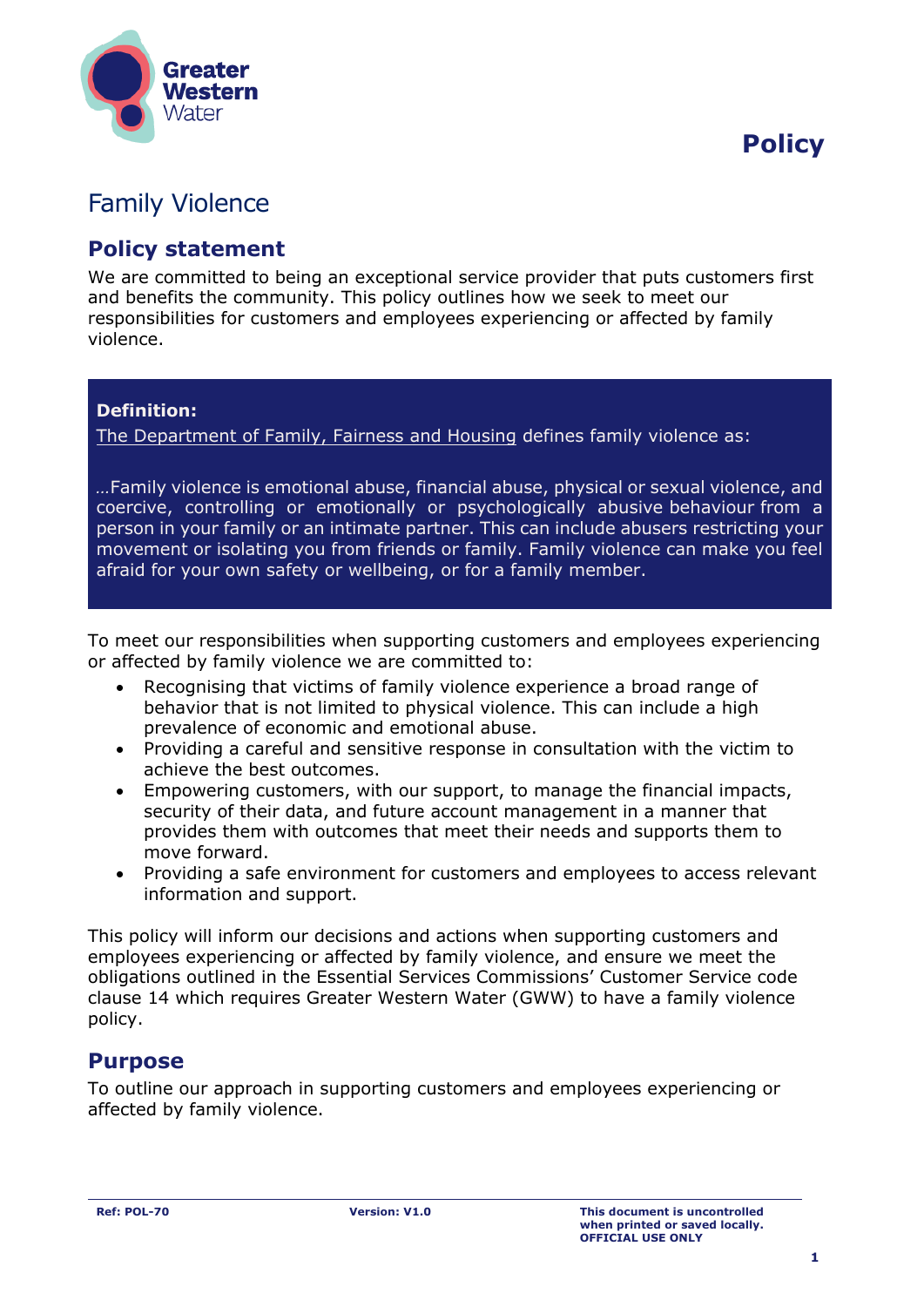

# **Objectives**

In meeting our objectives for supporting customers and employees experiencing or affected by family violence, GWW seeks to support the achievement of the following strategic objectives:

### **Safe connections**

- Our people stand by our customers, so we are valued and trusted.
- Flexibility, adaptability, and reliability are the way we work.

#### **Working together to make a real difference**

- Risk is responsibly managed in ensuring customer's: safety, privacy, and water supply is not impacted.
- Customers' needs are met responsively and sensitively.

#### **Customers can safely rely on us**

• We respect our customers' unique situations and we strive to assist them in this challenging time in their lives to have access to unrestricted water supply.

#### **Scope**

This Policy applies to employees, contractors and customers identified by themselves, GWW or an independent financial counsellor or case worker, as experiencing family violence.

#### **Commitment to our Customers**

A customer who advises Greater Western Water they are impacted directly by family violence will be offered the opportunity to have their account managed by our Customer Care Program.

- The Customer Care Program will provide a means for customers to be case managed to avoid having to repeat disclosure of their circumstances and to provide continuity of service.
- Greater Western Water will promote customer safety by providing for the secure handling of customer information, in a manner that maintains customer confidentiality.
- Implement the Essential Services Commission's Family Violence requirements.
- Customers in the Customer Care Program will have access to:
- A range of payment options in accordance with the customer's capacity to pay.
- Financial support where appropriate this may include flexible arrangements, debt waivers or deferment, referral to [Utility Relief Grant Scheme](https://services.dhhs.vic.gov.au/utility-relief-grant-scheme) and concessions to those affected by family violence.
- Information and referral to Government Assistance Programs, no-cost independent financial counsellors, and specialist family violence services.
- Information will be provided to customers about Greater Western Water's Dispute Resolution Policy, the customer's right to lodge a complaint with the [Energy and Water Ombudsman Victoria](https://www.ewov.com.au/) (EWOV) and any other relevant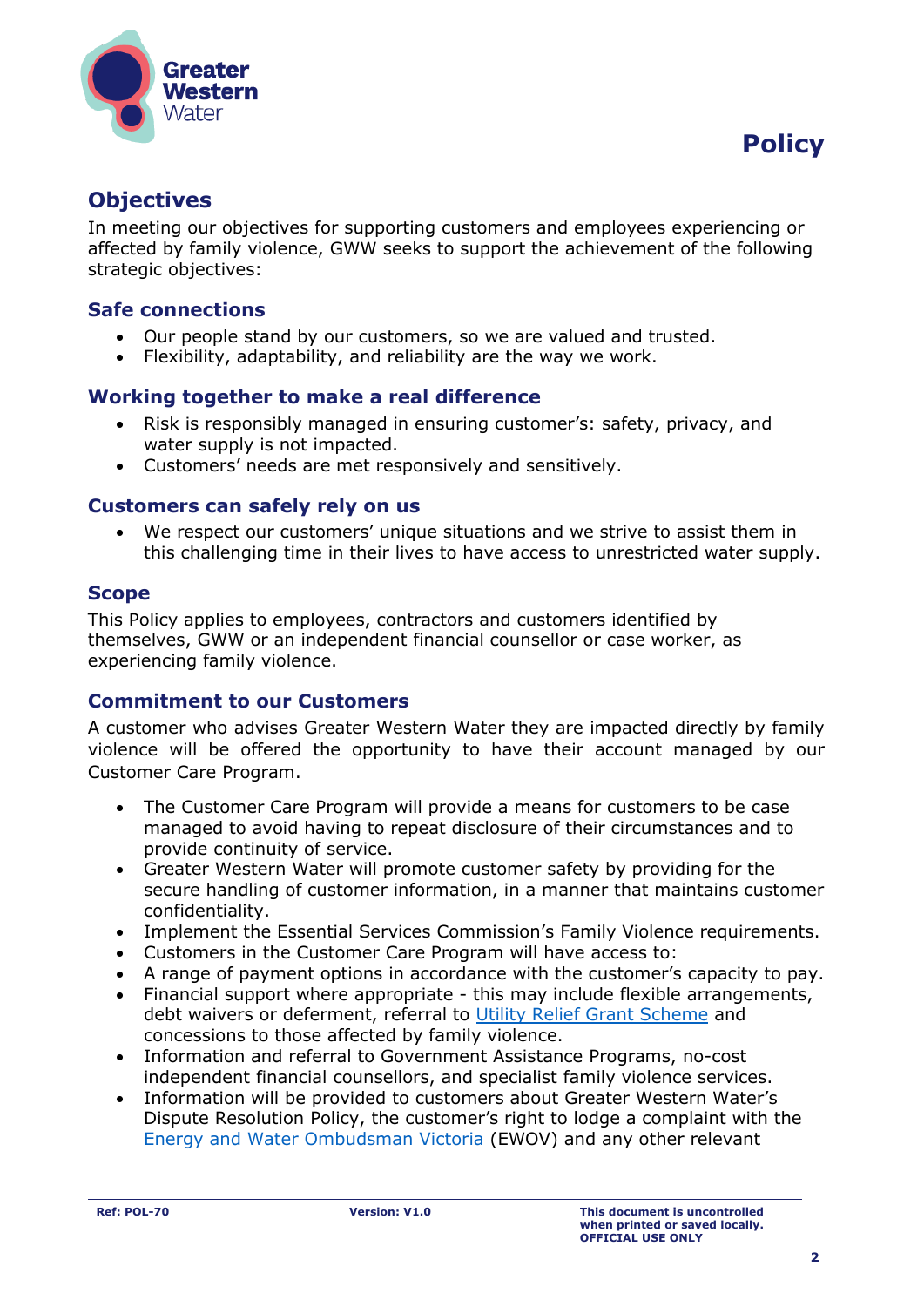



external dispute resolution forum if their hardship claim is not resolved to their satisfaction by Greater Western Water.

- Information on how to reduce water usage, improve water efficiency and referral to relevant Government Water Efficiency Programs.
- Customer's water supply will not be restricted, and no legal action or additional debt recovery costs will apply while engaging with the Customer Care Program.
- Confirmation will be provided of any alternative payment method as soon as possible and confirmed in writing no later than 10 business days after an agreement is reached with a customer. (The affected person to have a choice in how their mutually agreed arrangements with GWW will be communicated)
- Greater Western Water will seek to promote the agency of the Customer and family members at risk of family violence by considering their wishes where appropriate and plan for the safety of all family members at risk of family violence.

# **Employees**

We will:

- Support our employees affected by family violence and ensure appropriate leave, training, external referrals, and counselling is available. Flexibility, adaptability, and resilience exemplify the way we work.
- Ensure all employees who work with customers who may be affected by family violence; have ongoing training, supporting processes and required knowledge to identify, deal appropriately with and apply our full suite of policies (including this policy) and procedures to customers affected by family violence.
- Provide access to referral points and counselling to support them in their roles.
- Ensure that all staff and contractors are adequately trained to deal compassionately and sensitively with customers.

# **Strategy/implementation**

This Policy will be implemented via GWW's annual business planning processes which will identify areas for action, resourcing requirements, and timeframes for delivery.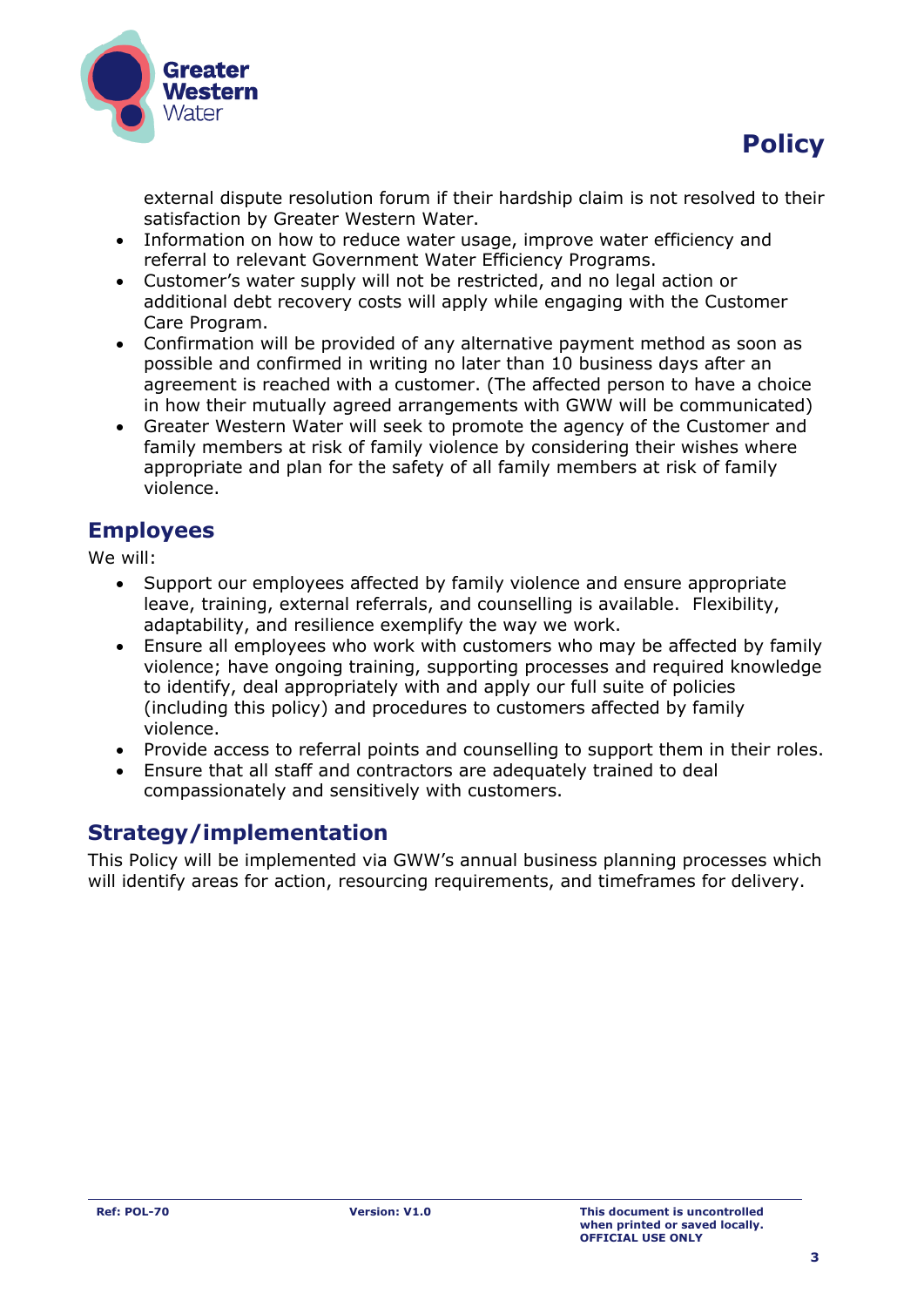

# **Policy**

### **Related Policies and Procedures**

Protected Disclosures Policy 2013 Privacy Charter issued October 2007 Hardship Policy Complaints Policy

# **Accountability for Implementation**

Managing Director General Managers Manager Communications & Corporate Relations Managers Team Leaders

## **Collections Policy**

Implementation will be overseen by Risk and Compliance General Manager, Customer Experience and the General Manager People and Safety.

# **Roles and responsibilities**

The Executive Leadership Team is responsible for incorporating our responsibilities under this policy into our business planning activities.

The General Manager, Customers Experience is responsible for directing, reviewing, and reporting upon the implementation of the Family Violence Policy for our customers and the General Manager, People and Safety is responsible for the same for our employees.

All employees are responsible for developing an understanding of how their work functions are affected by this Policy.

## **References**

[Ending family violence](https://www.vic.gov.au/ending-family-violence-victorias-10-year-plan-change) – Victoria's 10-year plan for change

- IRD -136 Residential Hardship Guidelines
- POL-29 Residential Hardship Policy
- PRO-75 Procedure for Managing Enquiries and Complaints
- POL-44 Social Policy
- POL-20 Risk Management Policy \*\*Employee policy (NB: there are 2 separate enterprise agreements for employees WW & CWW) Esc Clause 14 – customer service code – urban business

(order these into external, through to internal policies)

\*\*\*Subject to change as per: National Cabinet